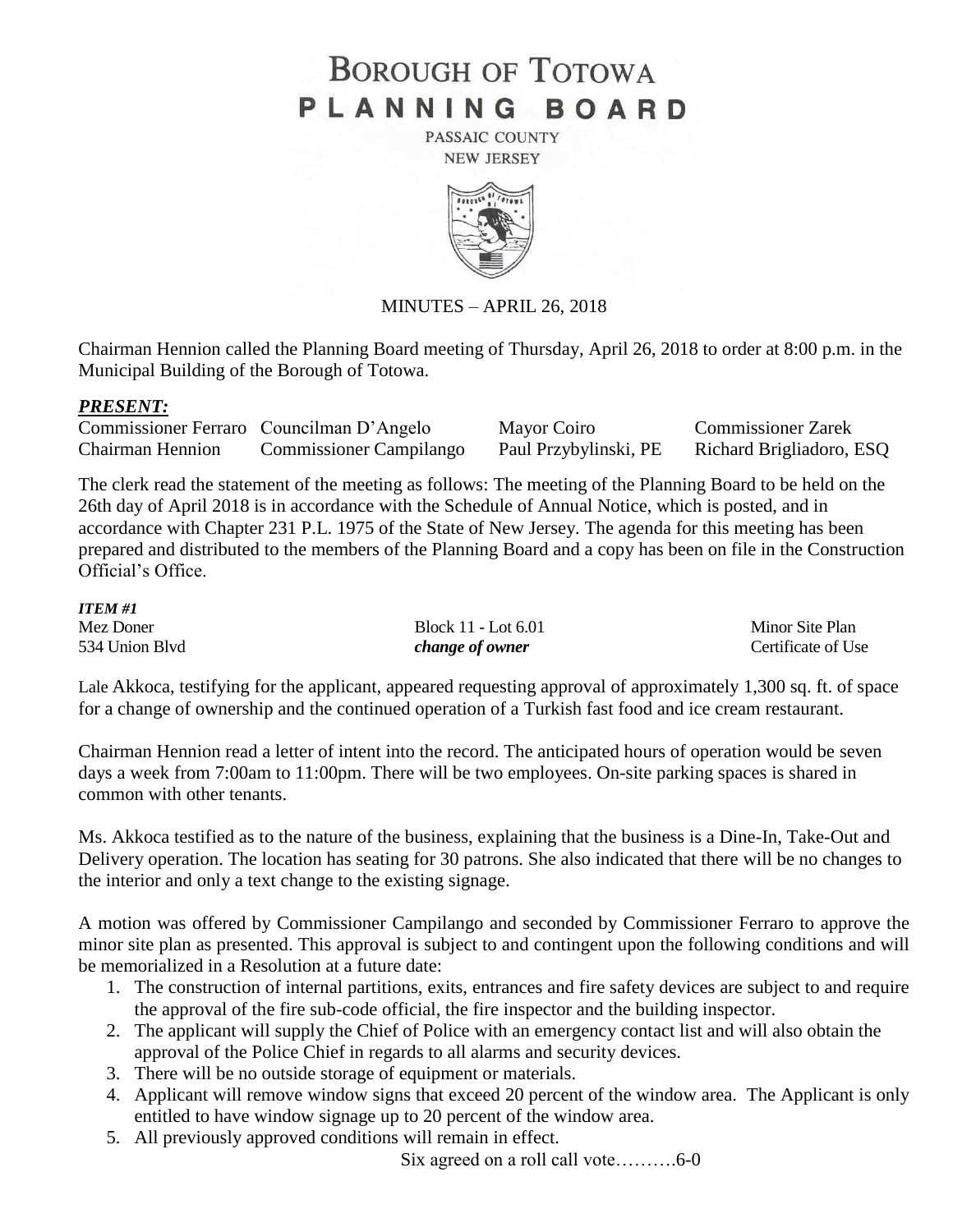### PLANNING BOARD MEETING APRIL 26, 2018 MINUTES CONTINUED PAGE 2

*ITEM #2* 539 Union Blvd Outdoor Dining

Antoinette Deli Block 145 - Lot 13 Minor Site Plan

Ramez Elkhouri appeared requesting approval for Outdoor dining. Mr. Elkhouri proposes to utilize two tables with four chairs each.

Chairman Hennion read a letter of intent into the record.

There was a discussion between the Applicant and the Board in regard to signage in the windows. The applicant is permitted to retain one neon sign with the text "Open", one neon sign with the text "ATM" and one neon sign with the text "Lottery". The Applicant stipulated that it would remove signage in order to comply with the Ordinance requirements which limits signage in the windows to a maximum of 20 percent of the window area. In addition, the Applicant stipulated there would be no neon lights in the windows other than what was previously approved.

A motion was offered by Commissioner Campilango and seconded by Commissioner Ferraro to approve the amended site plan for outdoor dining as presented. This approval is subject to and contingent upon the following conditions and will be memorialized in a Resolution at a future date:

- 1. Applicant will remove signage from the windows in order to comply with the Ordinance requirements which limits signage in the windows to a maximum of 20 percent of the window area.
- 2. There will be no outside storage of equipment or materials.
- 3. All previously approved conditions will remain in effect.

Nine agreed on a roll call vote……….9-0

A motion was offered by Commissioner Campilango and seconded by Commissioner Ferraro to approve the Planning Board Minutes of April 12, 2018 as prepared.

Six agreed on a roll call vote……….6-0

## **RESOLUTIONS:**

A motion was offered by Commissioner Campilango and seconded by Commissioner Zarek to approve the resolution for Young Star Nails – Block 39-Lot 1 as presented.

Six agreed on a roll call vote……….6-0

A motion was offered by Commissioner Campilango and seconded by Commissioner Zarek to approve the resolution for Cestus Realty & Development, LLC – Block 177 - Lot 6 as presented.

Six agreed on a roll call vote……….6-0

A motion was offered by Commissioner Campilango and seconded by Commissioner Zarek to approve the resolution for Totowa Nails – Block 39-Lot 8 as presented.

Six agreed on a roll call vote……….6-0

A motion was offered by Commissioner Campilango and seconded by Commissioner Zarek to approve the resolution for Upgrade Printing & Supply, LLC – Block 178.01 - Lot 1 as presented. Six agreed on a roll call vote……….6-0

A motion was offered by Commissioner Campilango and seconded by Commissioner Zarek to approve the resolution for Cibo Vita, Inc. – Block 158 - Lot 3 as presented.

Six agreed on a roll call vote……….6-0